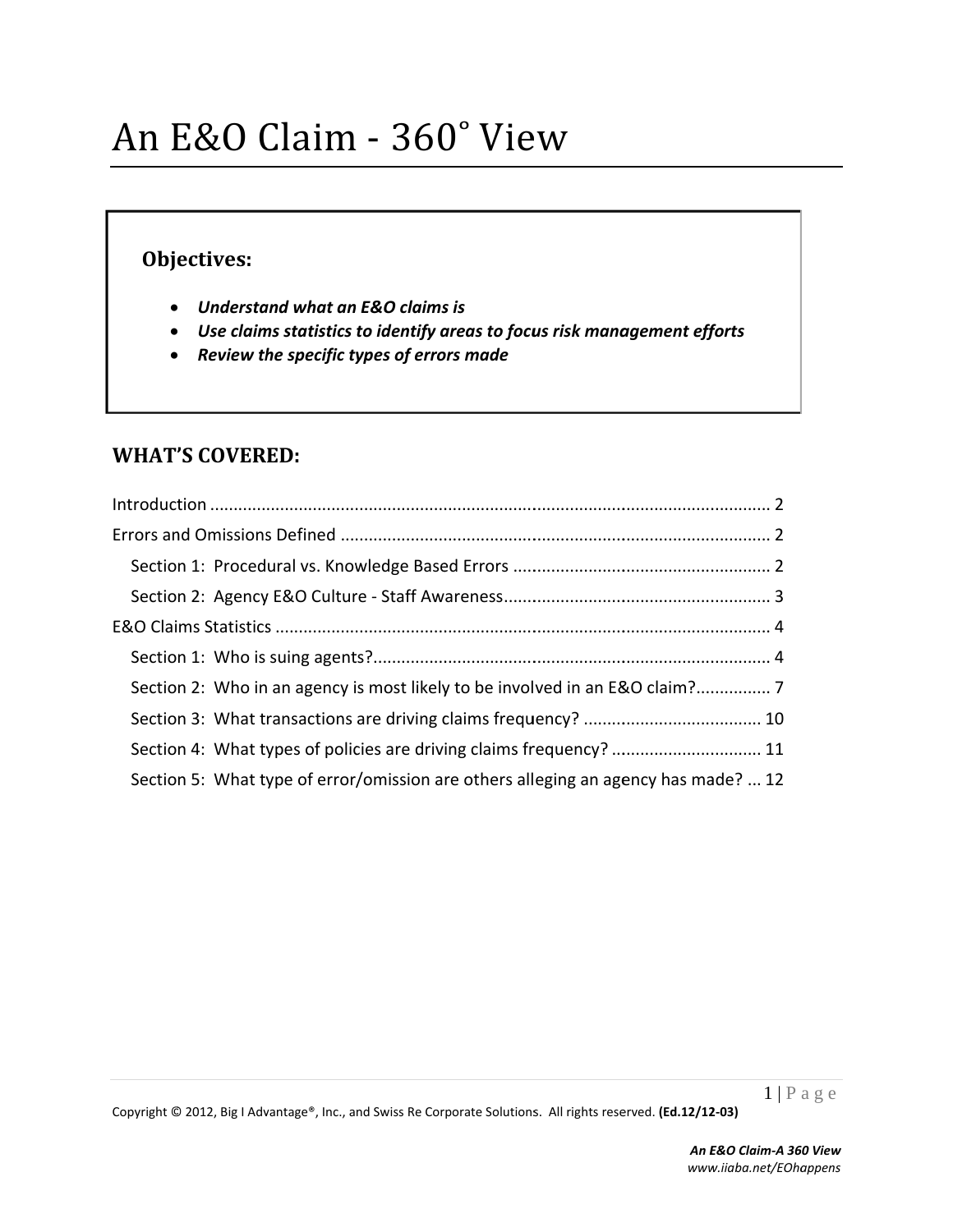# **INTRODUCTION**

Often it takes an uncovered loss to create an E&O claim. Generally speaking, an uncovered loss would be caused by:

- 1. A lack of appropriate type of coverage, or
- 2. Inadequate values or limits to cover the full loss.

E&O claims don't discriminate by the size or location of agencies. All agencies, regardless of staff size, must proactively address E&O risk management!

Statistics show that annually one (1) in seven (7) insurance agencies and brokerages will report a potential E&O claim. Statistics also indicate that approximately 50% of those reported claims are closed with no defense reserves or indemnity payment made.

E&O claims statistics have fluctuated over the years and are often influenced by market cycles which drive changing behavior of insurance buyers, carriers, and agents. Catastrophic events such as tornados, hurricanes, flooding, earthquakes, and wildfires can be the catalyst for the discovery of uncovered losses that lead to E&O claims against agents.

In those cases where the claim goes forward, the agency may or may not have actually made a mistake. Just because an E&O claim was made against you doesn't mean that the agency staff did anything wrong or breached your legal duty. It may simply be that the agency finds itself in the uncomfortable situation of an allegation being made against them because of their inability to prove that they are not responsible. Unfortunately, many E&O claims allegations are "he said, she said" and **this is where documentation, combined with good E&O risk management procedures that are invariably followed, is a key defense mechanism**.

## **ERRORS AND OMISSIONS DEFINED**

Errors and omissions can simplistically be described as "I made a mistake" (error) or "gosh I missed that" (omissions). When we look at E&O in this way, the mystique of "wrongful acts" can be described as human failings. An agency that has good E&O risk management procedures in place, that are enforced and monitored, can reduce their E&O exposure. This is especially true for those claims that could result from an omission.

## **Section 1: Procedural vs. Knowledge Based Errors**

E&O claims can generally be broken down into two categories: procedural errors and knowledge‐based errors. The spread of claims between these two categories is about 50/50 and in some cases there is overlap between the two. So, to truly reduce E&O exposure both error types need to be addressed. It is worth noting that knowledge‐based types of errors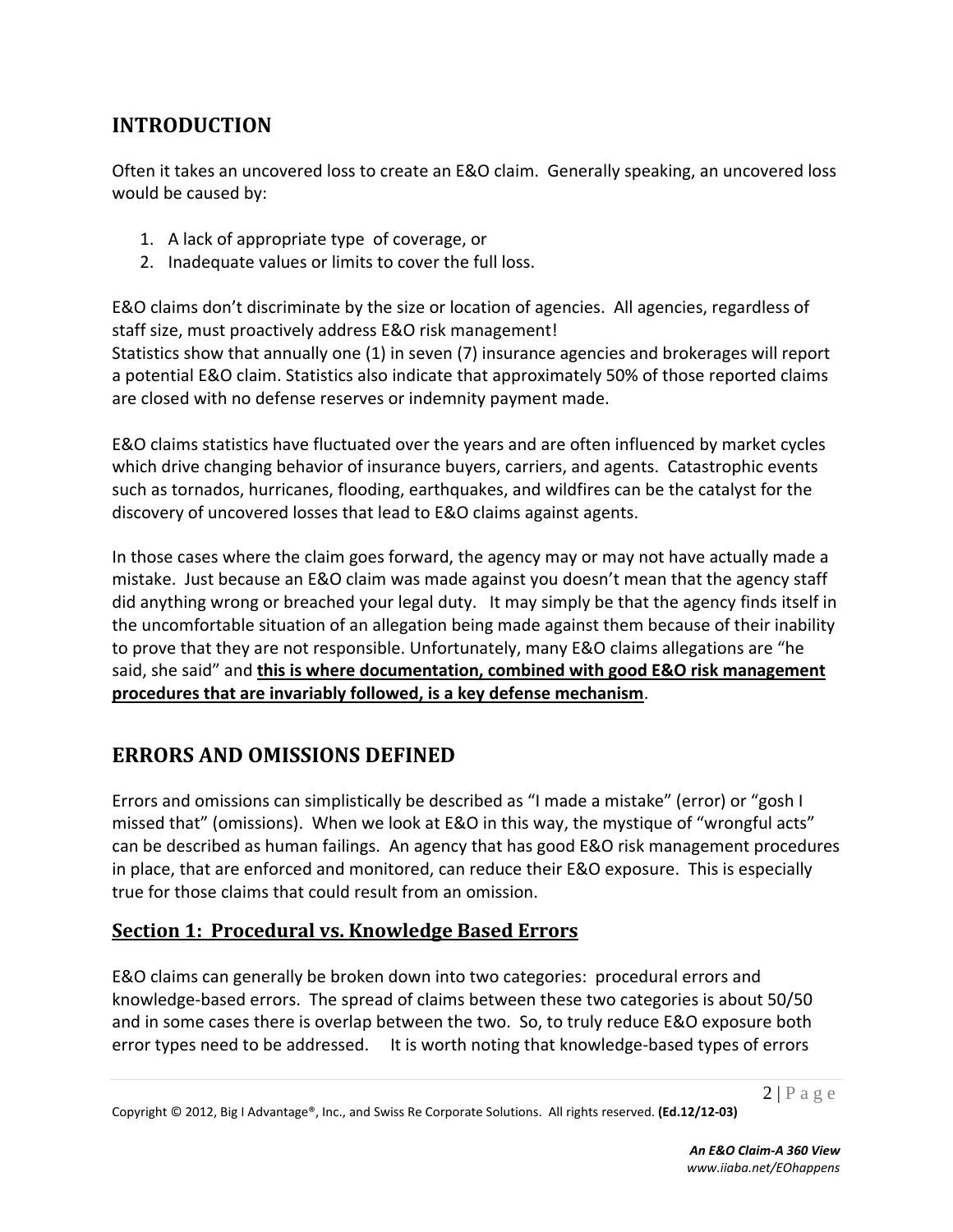could include a lack of product understanding or technical coverage knowledge as well as giving bad advice to customers.



#### **What are examples of procedural and knowledge‐based claims?**

#### **Section 2: Agency E&O Culture ‐ Staff Awareness**

Making sure the agency staff follows agency procedures is one thing, but making sure they understand the concept of how errors and omissions may occur in the agency is also important, especially how it applies to them. The actions or lack of action of agency staff (including: owners, producers, CSRs, account managers, accounting staff, clerical personnel) ultimately affects the agency's E&O exposure. Employees may lose sight of this. A culture of E&O awareness can keep it top of mind and is the first step in successfully avoiding claims. Open discussions will create an environment where agency staff is more comfortable making managers aware of potential E&O claims. This will facilitate better claims reporting and meeting your E&O policy's reporting requirements to ensure coverage. If employees fear discipline or reprisal they may delay bringing a situation to management's attention until it is too late for either the agency or its E&O insurer to resolve the problem.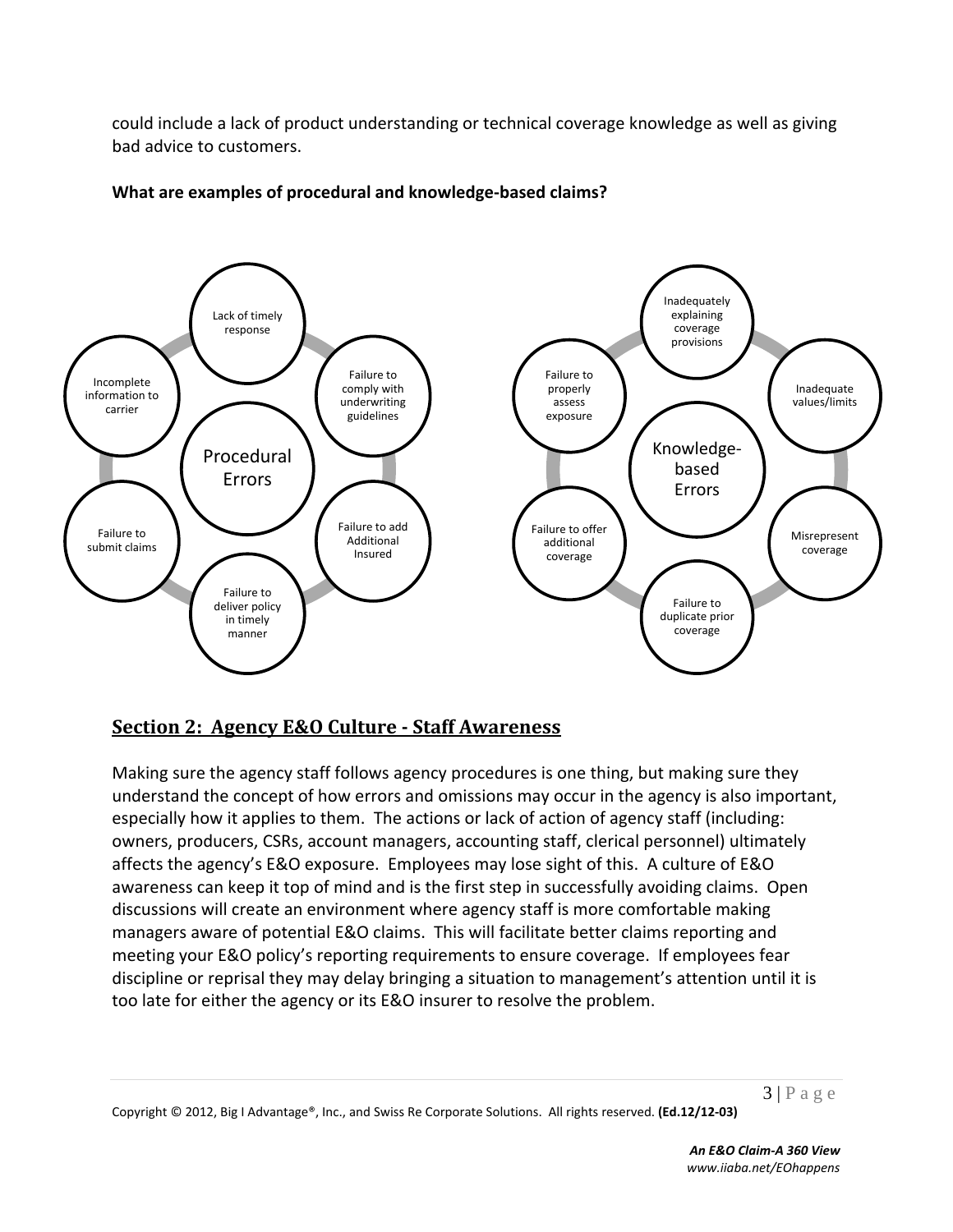**FACT CHECK:** 

**Swiss Re Corporate Solutions data reveals that agencies that attend an E&O risk management seminar have fewer claims. The more agency employees that attend a seminar, the better. Consider having an in‐house seminar for all employees.**

## **Class Discussion**

- *What are some of the reasons why a customer might have an uncovered claim from a lack of coverage?*
- *What are some things agency staff can do to avoid claims from inadequate limits?*
- *What factors may cause an increase in E&O claims when the insurance marketplace experiences a hardening?*

## **E&O CLAIMS STATISTICS**

The E&O claims frequency statistics provided by Swiss Re Corporate Solutions provide guidance for an agency to determine their E&O exposures. They not only give you an understanding of the types of errors being made, they provide your agency with direction on where to focus your risk management efforts including:

- On whom to focus in reinforcing the importance of risk management,
- Areas of potential weakness in agency operations creating exposures and,
- Product education and training needs.

#### **Section 1: Who is suing agents?**

It is not only insureds that can and do bring claims against insurance agencies. Past claims experience shows that claims come from the following sources:

1. **Customers** – The vast majority of the time it is the customer bringing claims against the agent for failing to procure or recommend the coverage to protect them.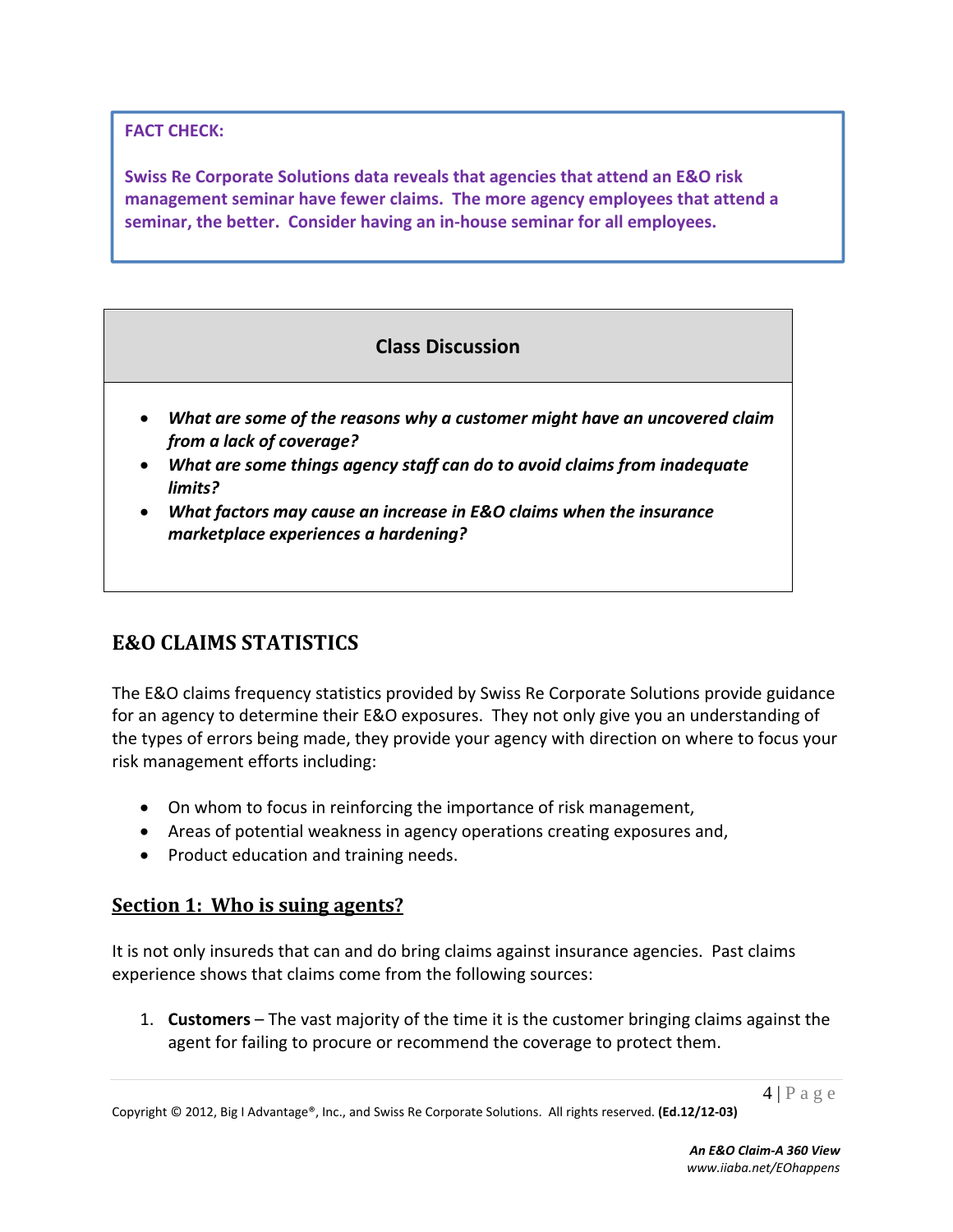- 2. **Carriers** In the past decade there has been a visible trend in the number of E&O claims involving the carrier against the agent. These types of claims can be a result of agents:
	- Exceeding their binding authority

*Example: An agency may be granted binding authority by the carrier to bind policies up to specified limits, e.g., \$250,000, without first submitting the application to the carrier for approval. When the agent binds a policy containing limits in excess of \$250,000 and a large loss occurs, the carrier is likely to deny on the basis that the agent exceeded his authority ‐‐ or will cross‐claim against the agent, seeking indemnity.\**

Not adequately explaining policy provisions

*Example: The agent obtains a policy for her customer's newly acquired property that contains a '60 day vacancy' clause. When the new owner fails to occupy the new property for over 60 days a water leak occurs and substantial damage occurs to the building while it is unoccupied. Both the customer and the carrier that denies coverage based on the vacancy clause will argue that the agency failed to properly explain the policy provisions. \**

Failing to comply with underwriting guidelines

*Example: An agent has binding authority with a carrier that insures boats, subject to the carrier's underwriting guidelines, which restrict coverage to pleasure crafts under a specified horsepower and length. After a serious loss occurs, the carrier investigates and determines that the boat in question slightly exceeds both limitations ‐‐ and denies coverage. If forced to pay the loss, the carrier will file suit against the agency for failing to comply with its guidelines.* 

Providing inaccurate or incomplete information to carrier

*Example: An agent remarkets an account to a new carrier, but fails to include information regarding prior losses. When a new loss occurs the carrier takes the position that a material misrepresentation occurred and, had the information about the prior losses been known, then it would not have insured the customer. The carrier pays the loss and files suit against the agency to recoup its claim payment.*

Failing to provide timely notice of a claim to the carrier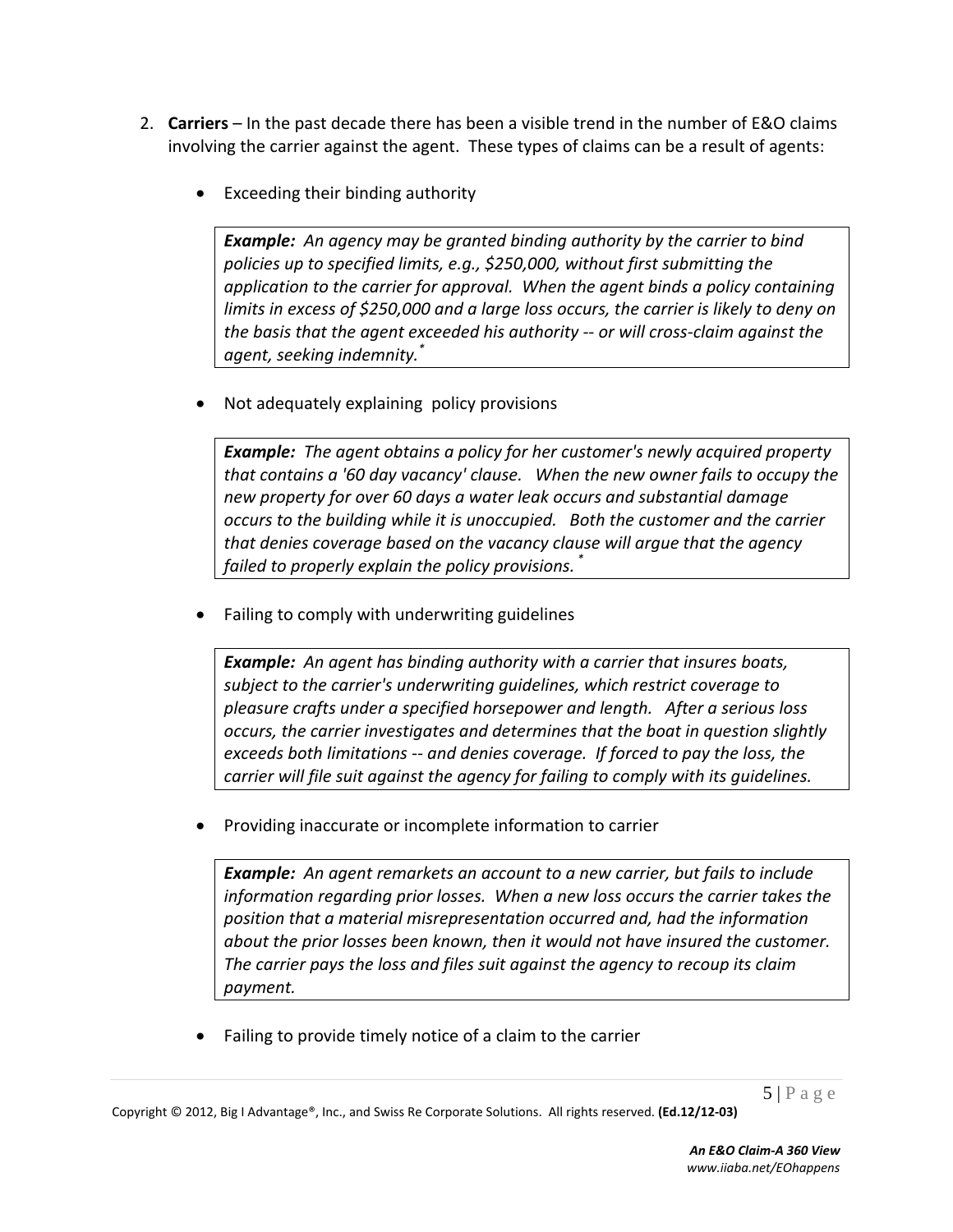*Example: If an agent fails to provide the carrier with notice of a claim, timely notice to the agent could be deemed timely notice to the carrier. In that case, the carrier could pay the claim and then file suit against the agency, arguing its investigation of the loss was prejudiced by the delay in receiving notice of the loss. One such example would be an auto loss wherein the car was repaired before the carrier had a chance to inspect it.*

- 3. **Third parties** Sometimes agents can be sued by third parties. These claims often involve:
	- Failure to add an Additional Insured or Loss Payee

*Example: Agency customers frequently are obliged to add a party with whom they contract to the policy as an 'additional insured,' or in the case of a lender, to be named as an 'additional loss payee.' If the broker fails to make that change to the policy, the uninsured third party or lender will attempt to hold the agency responsible.*

Misrepresentation or inaccurate information on Certificates of Insurance

*Example: Many COI claims occur when an overworked (or undertrained) staff member issues a COI, as requested by the customer, without first checking to confirm that the coverage being certified actually does exist as represented. In some cases, the customer was not even obliged to provide the coverage in question ‐‐ that is, until it represented to a third‐party via COI that the coverage was in place.*

Failing to procure coverage that was relied on by a third party

*Example: Landlords often require tenants to obtain insurance for the leased premises to cover damage caused by the tenant or others. If the agent is aware of that requirement but neglects to obtain the required coverage, the landlord may pursue a claim against the agent.*

4. **Regulatory/governmental entity** – In responding to complaints, regulatory bodies can investigate the insurance operations of agencies. Some E&O policies offer some amount of coverage for expenses in defending these investigations. These allegations may include: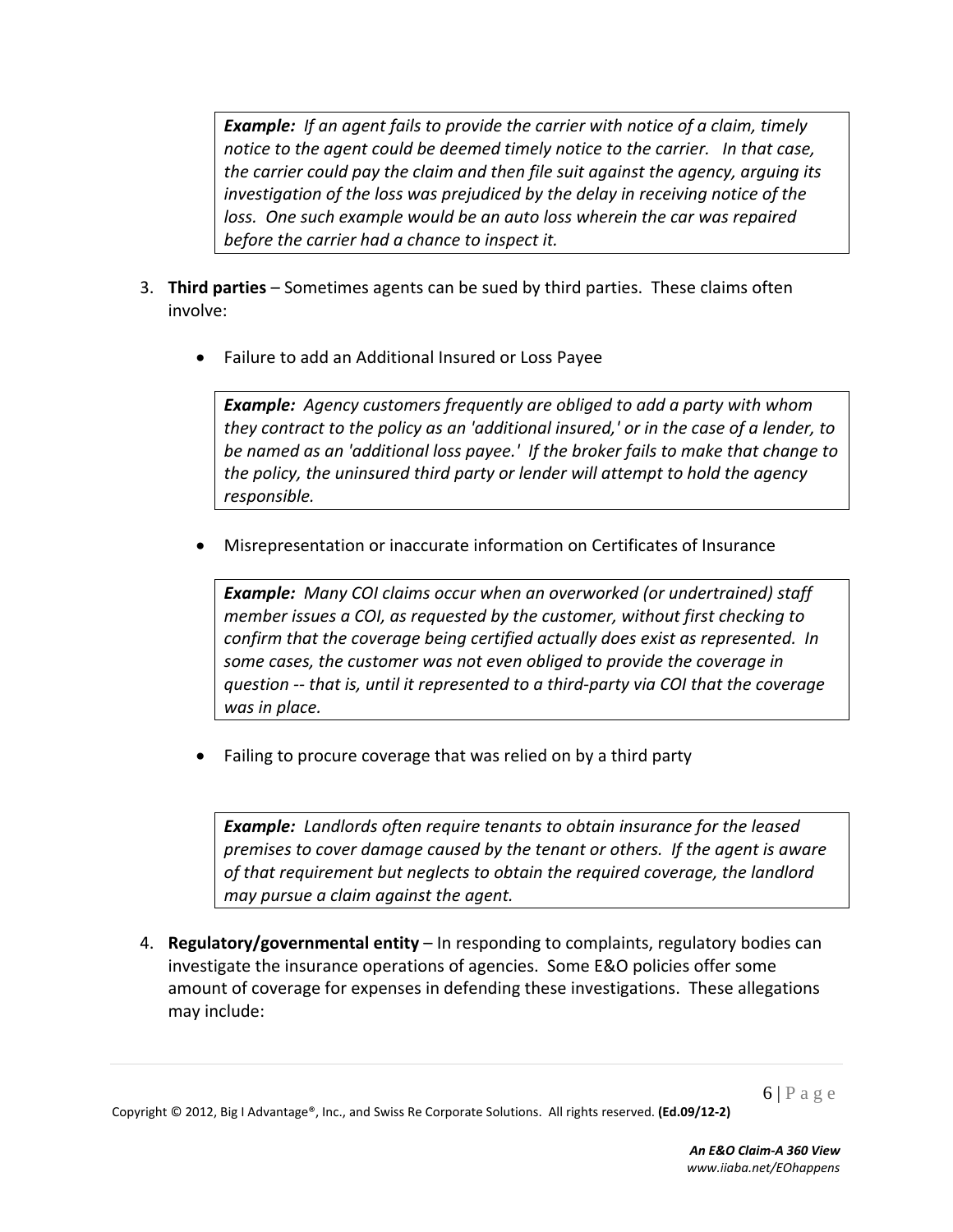Fraud or intentional misconduct

*Example: In the event it is discovered that an employee has been embezzling premium monies, the state Department of Insurance may initiate a regulatory proceeding against the agency for failing to supervise an employee.* 

Failure to return premiums

*Example: If an agency agrees to handle a customer's account on an agency bill basis and holds premium monies in a trust account, but fails to return any premium refunds, the Department of Insurance could initiate a proceeding against the agency. This could be the case even if the agency applied the return premiums to the customer's other policies.*

Unfair claims practices

*Example: If an agency has claim‐handling authority, acts that violate state law might include: failure to respond to the claim promptly; misrepresenting significant facts or insurance policy provisions; or denying claims without a reasonable investigation.*

#### **Section 2: Who in an agency is most likely to be involved in an E&O claim?**

9 out of 10 claims involve the following categories of staff. They are listed below in descending order of frequency:

1. Producers – The types of errors where producers are most frequently involved include: coverage type and limit recommendations, policy interpretation, application and policy issuance errors. They are also involved in a surprisingly high number of claims involving failure to provide timely notice of a claim to the carrier.

Here are more specific errors involving producers:

Not explaining policy provisions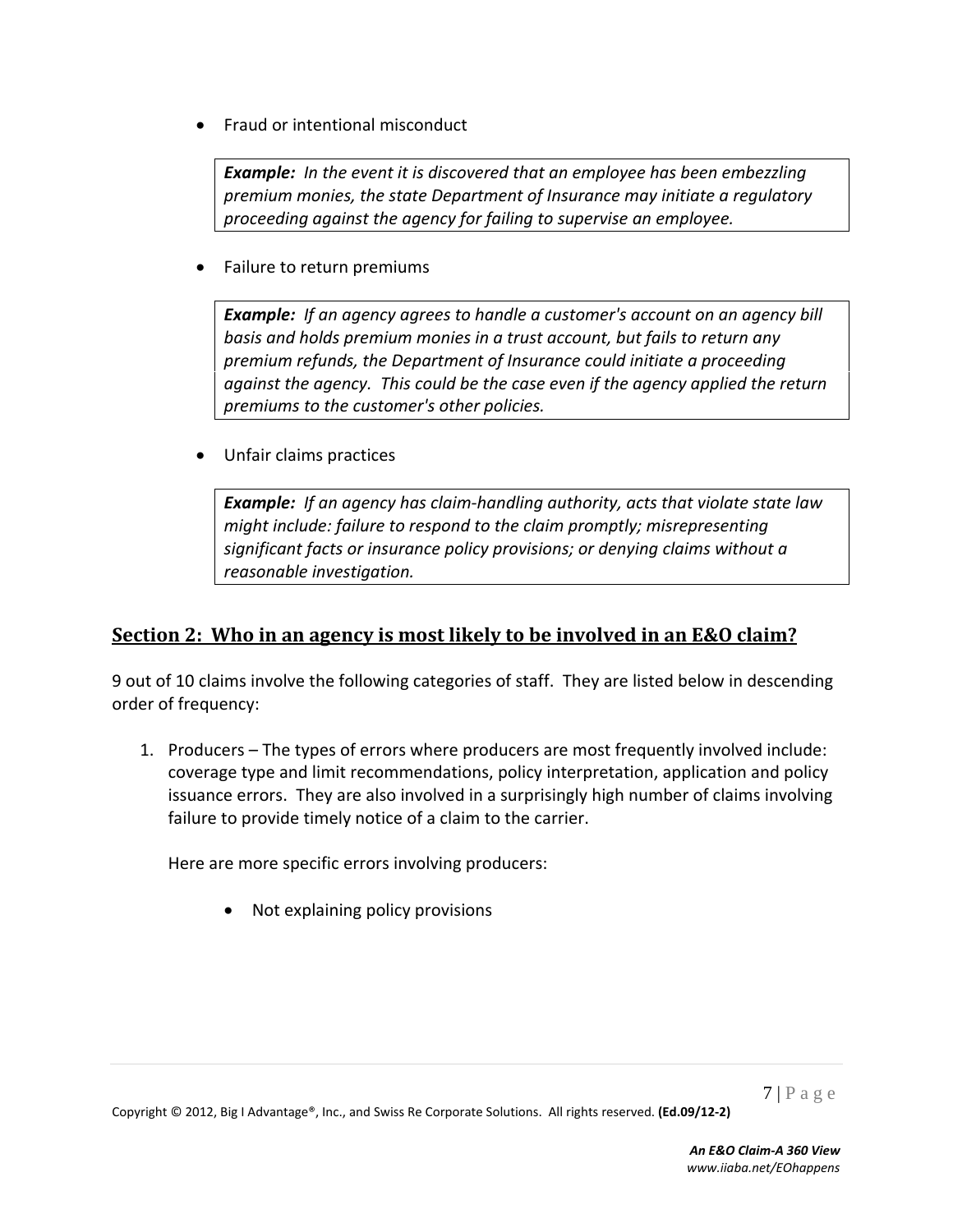*Example: A broker's failure to explain the definition of "vacant" in a homeowner's policy may lead to uncovered losses, most notably for vandalism or water damage. Vacancy is defined by courts and in individual policies based on the amount of furniture/personal property that is left in the home, or the length of time it is left unoccupied, e.g., when a home that is for sale remains unsold for an extended period of time.*

Recommending inadequate value/limit

*Example: This often occurs when an agent relies on documents that are provided by the customer, but were prepared by a third party. Relying on inaccurate square footage or age of a structure can lead to inadequate coverage. In addition, claims can occur when the customer requests only minimum required limits and the agent does not have process for always offering higher limit options.*

Failure to recommend coverage type

*Example: Excess flood and wind coverages in coastal areas are examples of coverages that a broker should recommend to a customer based on his knowledge of the customer's location and the nature of the property.*

Inaccurate information to the carrier

*Example: This can occur when an agent fills out an application without asking the customer each question individually, e.g., whether he has been charged with a DUI, or if the premises has a monitored alarm. Although the agent may ask the customer to review the application before signing it, errors often are not noticed because "I just signed where my agent told me to sign..." If the question is answered incorrectly, the carrier may declare its policy void.* 

Inadequate identification of exposures

*Example: Home businesses and non‐owned auto usage for business purposes can cause coverage gaps when agents fail to familiarize themselves with the customer's business.*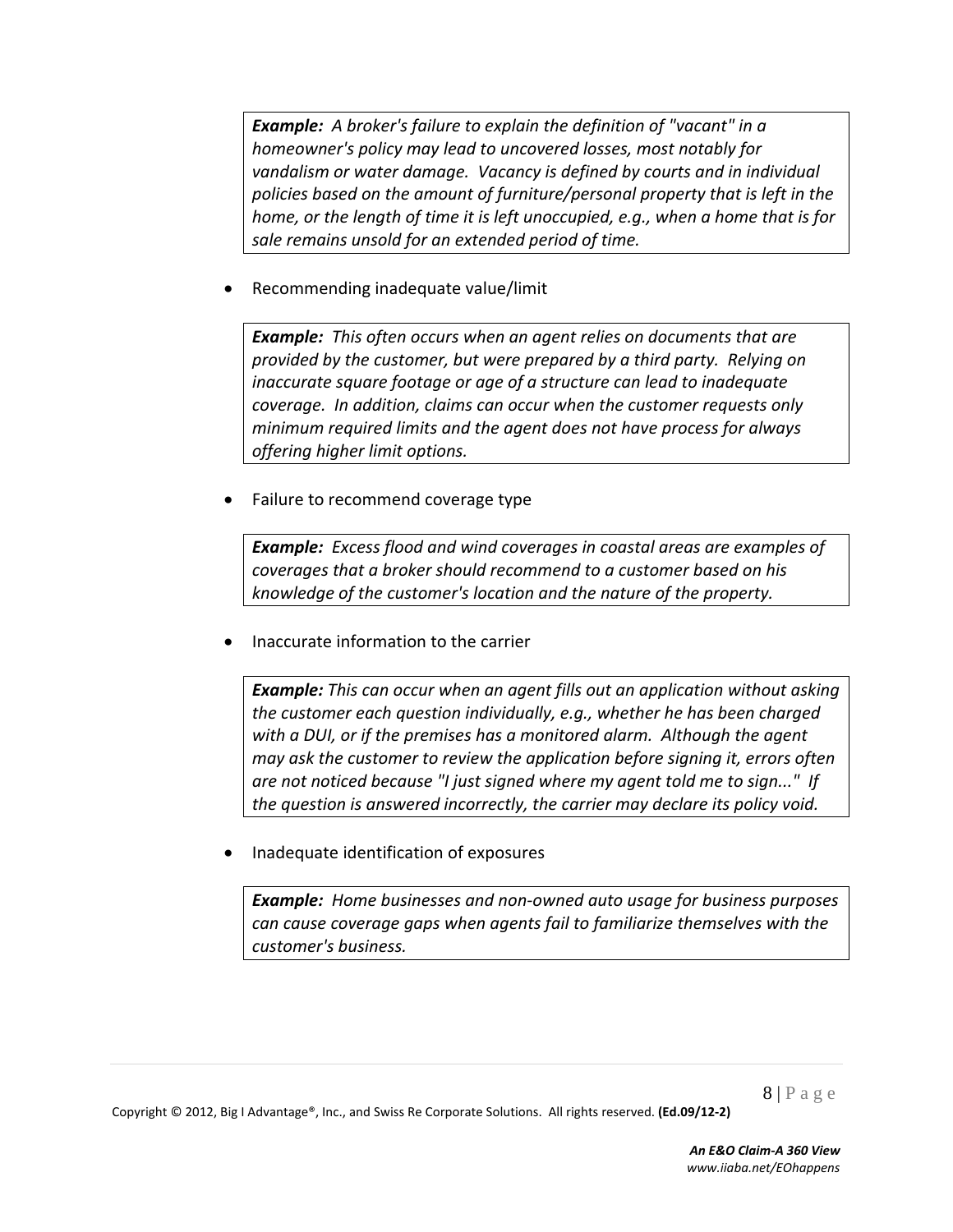Failing to duplicate prior coverage

*Example: Failure to obtain a copy of the prior policy or dec sheet when replacing coverage which leads to gaps in coverage such as a hurricane deductible or a sublimit on the new policy.*

2. Licensed customer service representatives – CSRs are most frequently involved in errors involving the claims process, handling applications, certificates of insurance, and policy cancellation.

Here are some specific errors involving CSRs:

Failing to provide timely notice of a claim

*Example: A commercial customer reported an auto claim to the agency to report to the carrier. The CSR reported to the primary carrier but not the excess carrier. The agency faces exposure if the claim exceeds the primary limits because the claim was not sent to the excess carrier is a timely fashion.*

Mishandling application resulting in failing to procure coverage

*Example: A customer sent in several renewal applications for multiple properties, along with the renewal premiums. The CSR failed to submit one of the applications and the error was not discovered until months later when a fire loss at the missed location was reported.*

Not notifying the customer of policy cancellation

*Example: A customer's fire policy cancelled six times due to non‐payment of premium, and each time the CSR would contact the customer to advise that the premium needed to be paid. A year later the customer suffered a fire loss and the carrier denied coverage because the policy cancelled for unpaid premium. The customer alleged the agency failed to contact him as they had in the past regarding the payment of the premium.*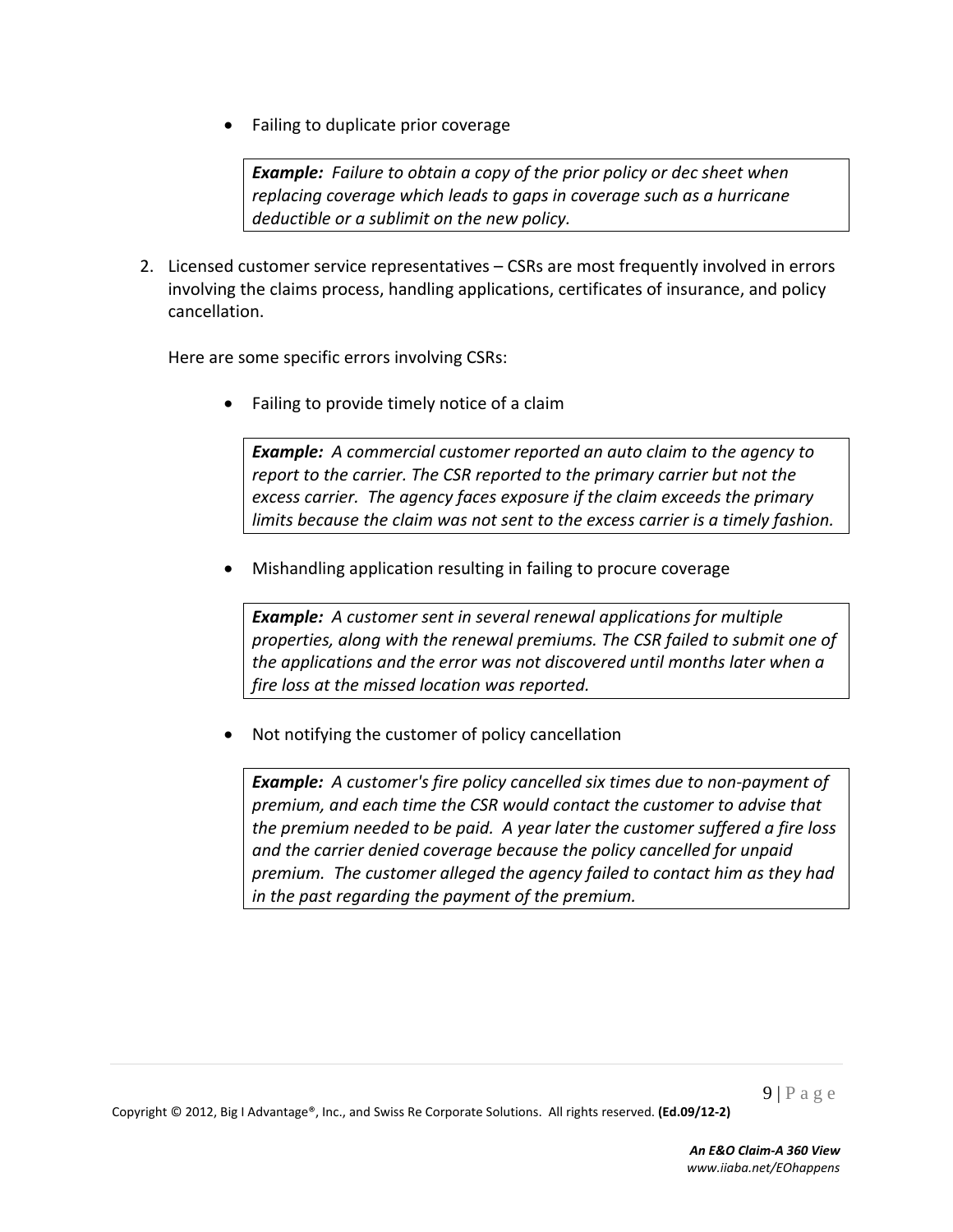Failing to add Additional Insured or Loss Payee

*Example: A customer asked the agency to add the auto lender as a loss payee to his auto policy. The vehicle was totaled in an accident and the carrier paid the proceeds to the named insured only. The lender is looking to the agency for payment of the loan balance.*

- 3. Account Managers The error profile for account managers is very similar to that of producers. They are most frequently involved in errors relating to the recommendation of coverage and limits and assessing customer risks. The data also shows that account managers do a little better when it comes to explaining coverage to customers than producers.
- 4. Owner/Partner/Sole Proprietor/Principal Looking at the claims data it seems that owner/principals are "jacks of all trades". Claims involving them are spread pretty evenly across the different processes. This is likely because they are involved in so many facets of the agency, especially when it comes to important accounts. In smaller agencies the term "cook, bottle‐washer, and waiter" may apply. Interestingly, owners have the highest percentage of recommendation errors such as failing to recommend coverage or adequate limits.

## **Class Discussion**

- *Why are producers and CSRs most frequent involved in E&O claims?*
- *Does your agency have staff meetings that specifically address the importance of agency E&O risk management?*
- *Of the types of errors described above which do you think are the easiest to avoid? The most difficult?*

## **Section 3: What transactions are driving claims frequency?**

The two transaction areas that make up agency's largest profit margins also drive claims frequency. Not surprisingly, 40% of all claims frequency arises from new business followed by renewals at approximately 25%. When it comes to new and renewal transactions the following process steps drive frequency: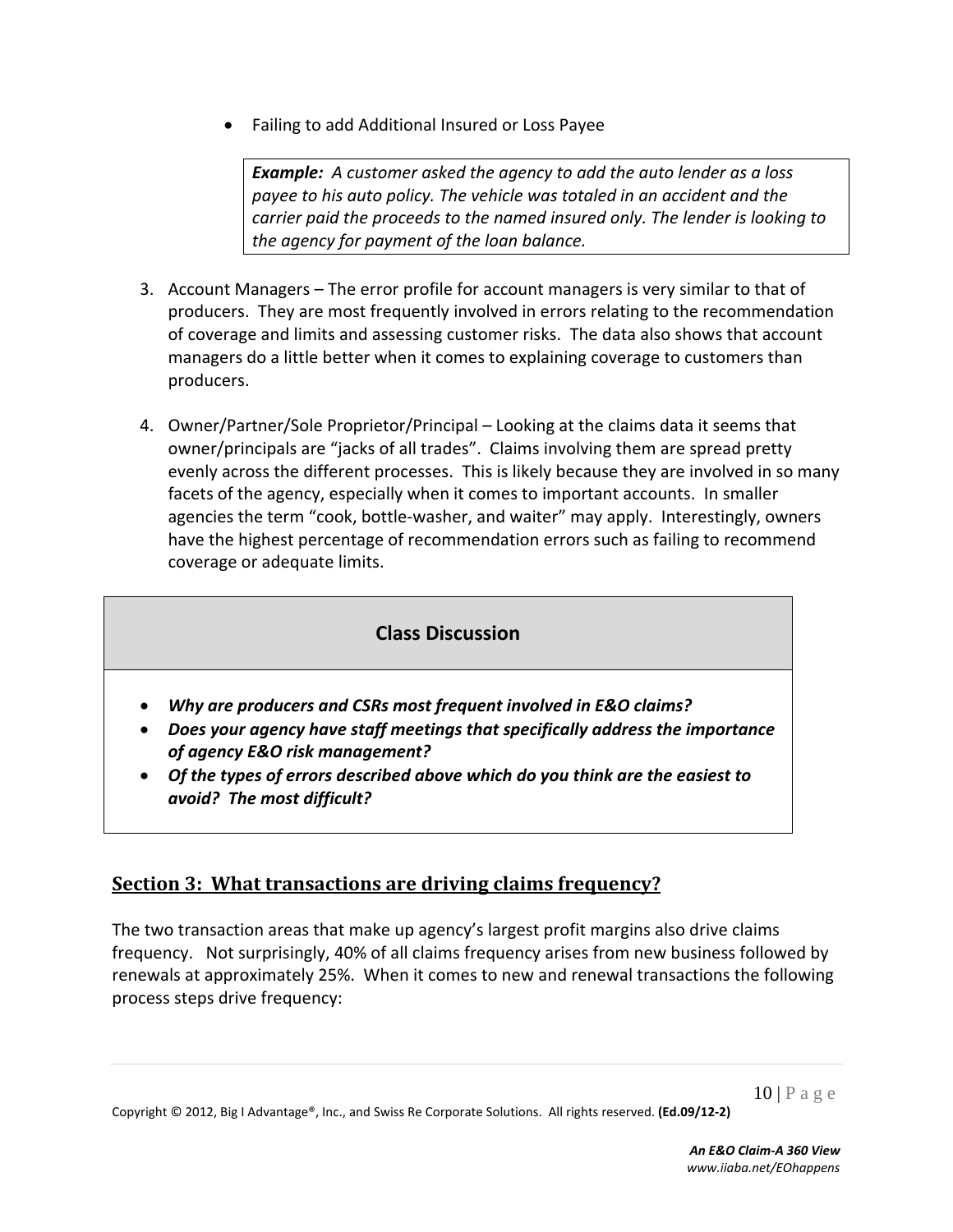Risk assessment and recommendation errors

*Example: An agent's failure to ask probing questions of his customer and, where possible, visit the property insured, can lead to errors regarding such matters as: geographic location, activities undertaken, hazardous chemicals/processes utilized, supply chain disrupts, and jurisdictions where employees live/work.*

Policy issuance errors

*Example: The failure to accurately identify the persons and property insured. Also, failing to forward policy in a timely basis so the customer can review it for accuracy.*

Application errors

*Example: Common application errors include missing medical history on life & health policies, and errors regarding the value and/or square footage of the property insured. If there are misstatements in the application, both the customer and the carrier are likely to blame the agent who prepared and submitted the application ‐‐ particularly if it was filled out by the agent ‐‐ when the carrier denies coverage, or pays less than the entire loss.*

Failure to duplicate prior coverage

*Example: Both with renewals and new or remarketed coverages, agents often fail to compare the policy issued to the quote to ensure that the coverages requested are in place. Carriers often add sub‐limits or remove small coverages. Certain perils are frequently excluded, such as pollution and snowplowing coverages. Oftentimes, these are changes that the carrier was willing to reverse by endorsement for a nominal fee which the customer readily confirms he would have paid.*

#### **<u>Section 4: What types of policies are driving claims frequency?**</u>

Any policy not properly written could generate a claim. It is no surprise to any agency to find that commercial lines forms make up about 60% of the claims frequency by type of coverage. Commercial lines frequency of E&O claims is double that of personal lines. Below are the underlying coverages most frequently involved in E&O claims: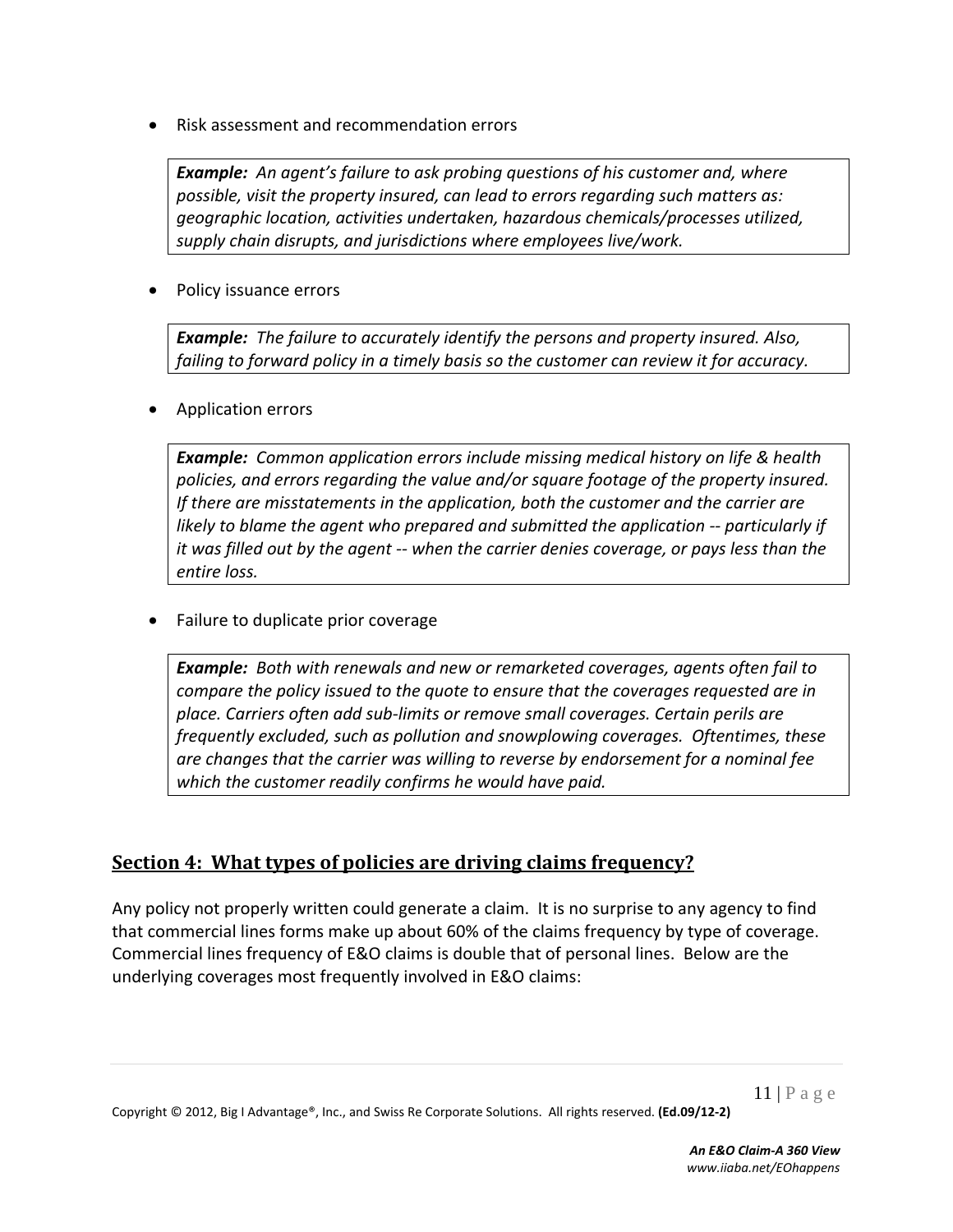

### **Class Discussion**

- *Why do you think twice the amount of claims come from commercial lines versus personal lines?*
- *At what point in their process of working with customers are a producer and CSR most vulnerable or likely to make an error?*
- *Why do 1 in 5 errors involve the CGL policy? What makes it so prone to be involved in E&O claims?*

### **Section 5: What type of error/omission are others alleging an agency has** made?

An agency can be accused of making any type of error or omission. Just because a claim is made doesn't mean you did anything wrong. However, below are the errors/omissions that have been alleged by customers, carriers and others in descending order of frequency: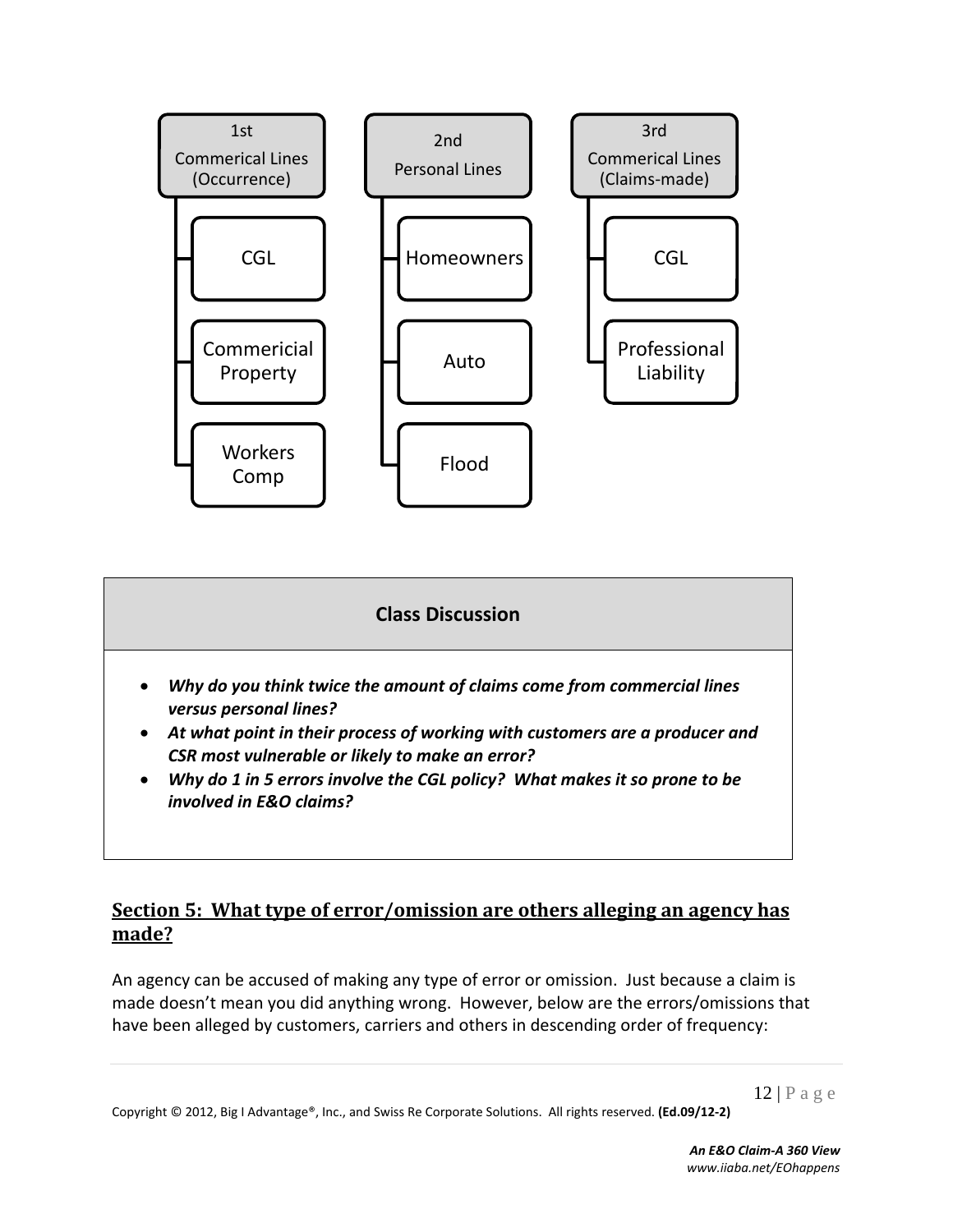Failure to procure coverage

*Example: A customer tells his agent that he plans to make an acquisition of new property, but the broker never follows up to determine whether the purchase was completed. Meanwhile, the newly acquired property sustains a loss and the customer expresses surprise that coverage was not obtained.*

Failure to adequately explain policy provisions

*Example: A common complaint in the wake of commercial property losses is that the agent failed to explain the policy's 'coinsurance' provision, as a result of which the insured is underinsured.*

Failure to adequately identify exposures

*Example: Because the agent is not entirely familiar with the customer's business and property and isn't using risk assessment questionnaires, a new provision on a policy that excludes coverage for a particular peril ‐‐ one for which the customer requires coverage ‐‐ is overlooked by the agency at renewal.*

Failure to recommend coverage type

*Example: The agent, through lack of familiarity with his customer's operations, never learns that the customer's officers and employees routinely use their own automobiles* on the job. As a result, when one of the employees is involved in a serious at-fault auto *accident on the job, coverage is denied by the customer's business auto carrier because the agent failed to recommend and procure 'non‐owned auto' coverage.*

Inaccurate/incomplete information provided to the carrier

*Example: Agents placing coverage on commercial property routinely rely upon the customer to provide information regarding the building's square footage and present value. The carrier relies on that information and common estimates of construction costs to conclude that the limits requested offer adequate 'replacement cost' coverage. When the building burns to the ground, and it is discovered that the actual square footage was substantially more than represented, the customer likely is substantially underinsured ‐‐ especially if a coinsurance penalty is assessed.*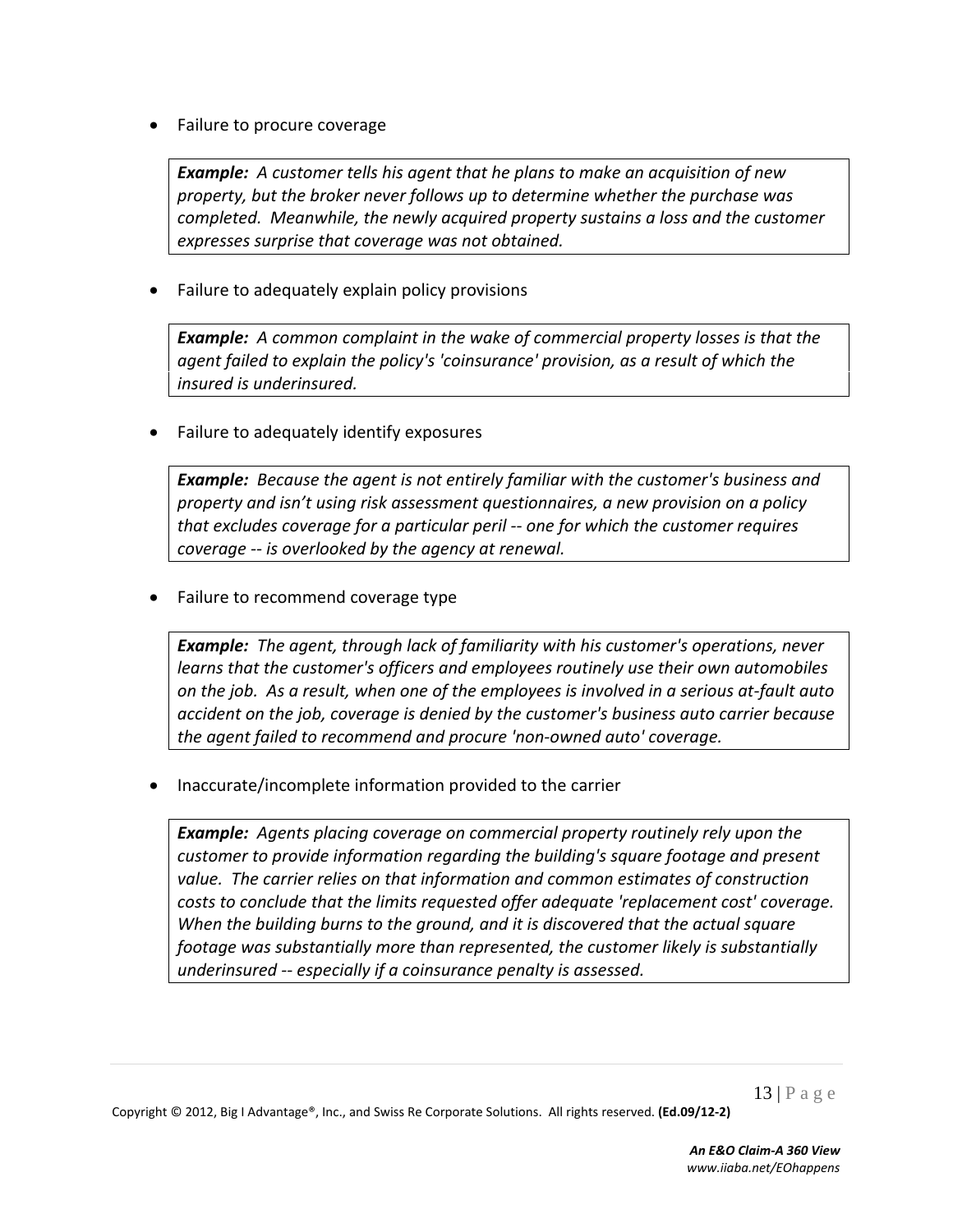Failure to provide timely notice of a claim to the carrier

*Example: The agent reports a workplace injury for his customer, and tenders it to his customer's workers compensation carrier. He neglects to consider that the general contractor has 'additional insured' status on the customer's GL and excess policies. As a result, when the employee sues the general contractor months later and the claim is turned in to those carriers, they deny for late notice.*

Negligent misrepresentation

*Example: An agency issues a COI showing 'additional insured' status for a third party, e.g., a contractor, where none exists. This can occur in situations where there was no obligation on the part of customer to provide such coverage, but the COI recipient claims to have relied on the COI to its detriment.*

Failure to add an Additional Insured/Loss Payee

*Example: The customer provides its agent with a copy of its contract with a general contractor, which contains a provision requiring that the other party to the contract be named as an 'additional insured' on the customer's policy. The agent does not carefully review the contract and does not ask the carrier for an 'additional insured' endorsement.*

Failure to duplicate prior coverage

*Example: The agency fails to note that particular activities, e.g., snowplowing, which were covered on an expiring policy, are now excluded on the replacement policy. Policies placed with a new carrier upon expiration of an old policy often have new exclusions or other limitations on coverage that avoid notice ‐‐ until a claim occurs.*

Alleged failure to pay claim

*Examples: Decisions regarding the payment of claims typically are within the discretion of the carrier, but some E&O claims occur because the claim report is made late, or is not made to all carriers with possible coverage, e.g., workers compensation, CGL and excess/umbrella.*